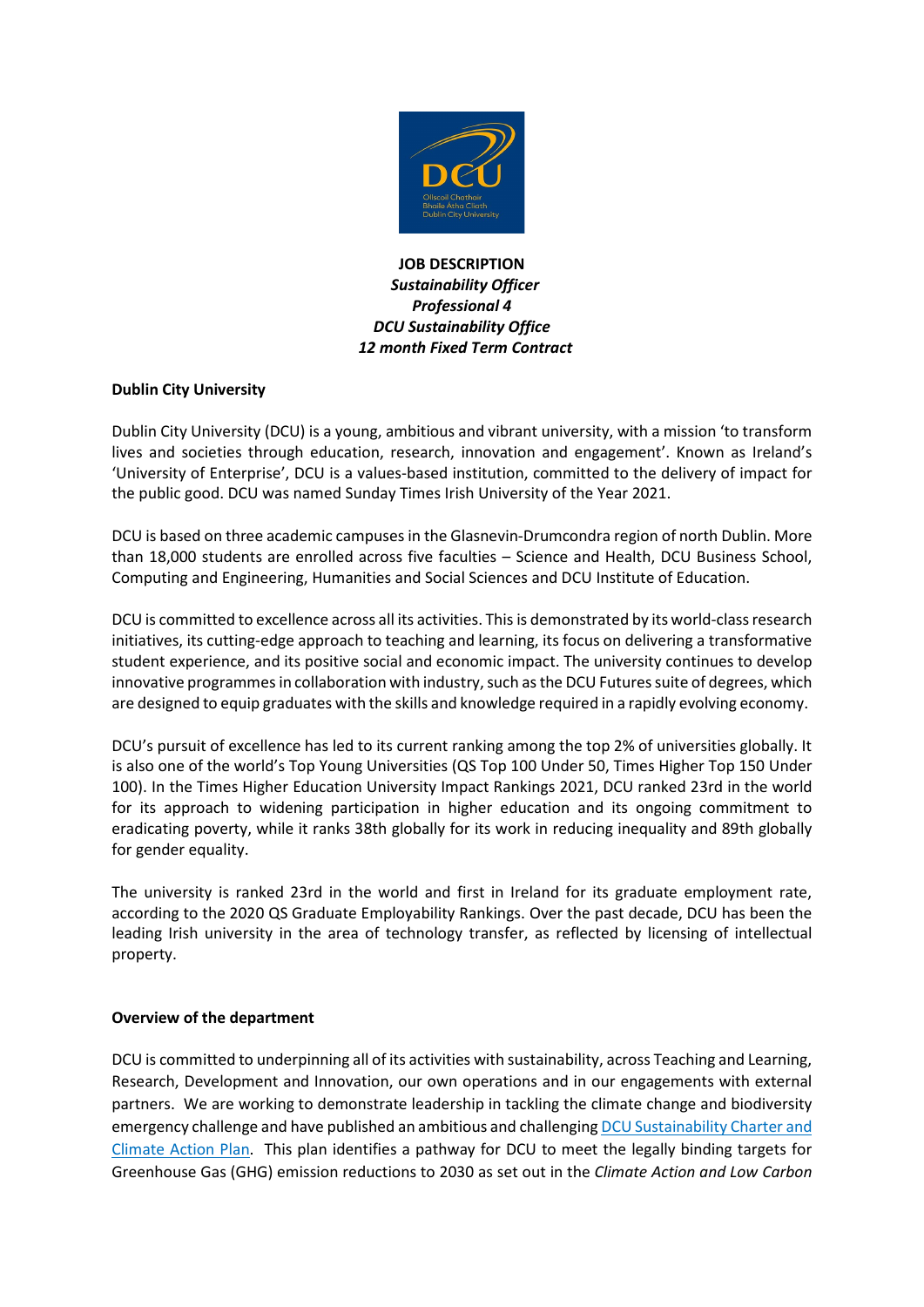*Dev. (Amendment) Bill 2021*. In addition, as a public sector body DCU is now mandated under the [National Climate Action Plan](https://www.gov.ie/en/publication/6223e-climate-action-plan-2021/) to undertake sustainability actions to reduce our impacts.

The DCU Sustainability Office work with internal and external stakeholder to communicate, inform and engage on the challenges we face and in the identification and implementation of sustainable solutions that can be demonstrated on our campus and then scaled for broader impact.

### **Role Profile**

This role, reporting to the DCU Sustainability Manager will work with colleagues in the sustainability office and across the university to comprehend how we can best address the very significant requirements placed on the University in the new Climate Action Bill and the National Climate Action Plan. Specifically, the successful candidate will assist the Sustainability office and working with the DCU Sustainability Manager will have a specific focus on sustainable transport and mobility.

## **Duties and Responsibilities**

The duties and responsibilities of the position include, but are not restricted to, the following:

- Co-ordination and oversight of the DCU Smarter Campus Travel programme.
- Working with colleagues across the university, coordinate the updating and further development of the DCU Sustainable Transport and Mobility Management Plan.
- Coordinate Smarter Travel projects including funding applications and reporting to the National Transport Authority. This will require collaboration and coordinating with DCU Estates in the management and delivery of these externally funded projects to include enhanced commuter facilities, public transport infrastructure etc.
- Coordinate and organise the **DCU Smarter Campus Working Group**, including meeting organisation, action tracking and follow-up
- Coordinate the annual roll out and analysis of the DCU Smarter Travel Campus survey to all staff and students (working with the NTA).
- Support the Smarter Travel Campus Partnership with the National Transport Authority including coordination and management the NTA Challenges such as Cycle Challenges, Walktober etc; This will include the development of a communication and promotion plan to all staff and students as well the monitoring of the challenge implementation.
- Engage with staff and student groups (Green Committee, Clubs and Socs …) to identify potential linkages and synergies between activities to promote smarter travel to, from and between DCU campuses.
- Assist with the identification and implementation of sustainable travel/last-mile solutions on DCU campuses.
- Support the collation and submission of DCU Business Travel carbon emission and the estimation of staff and student carbon emission from commuting.
- Update and maintain the DCU transport web pages and prospectus etc ensuring that transport information to DCU accurate.
- Develop sustainable operating procedures and processes to assist Sustainability office operations.